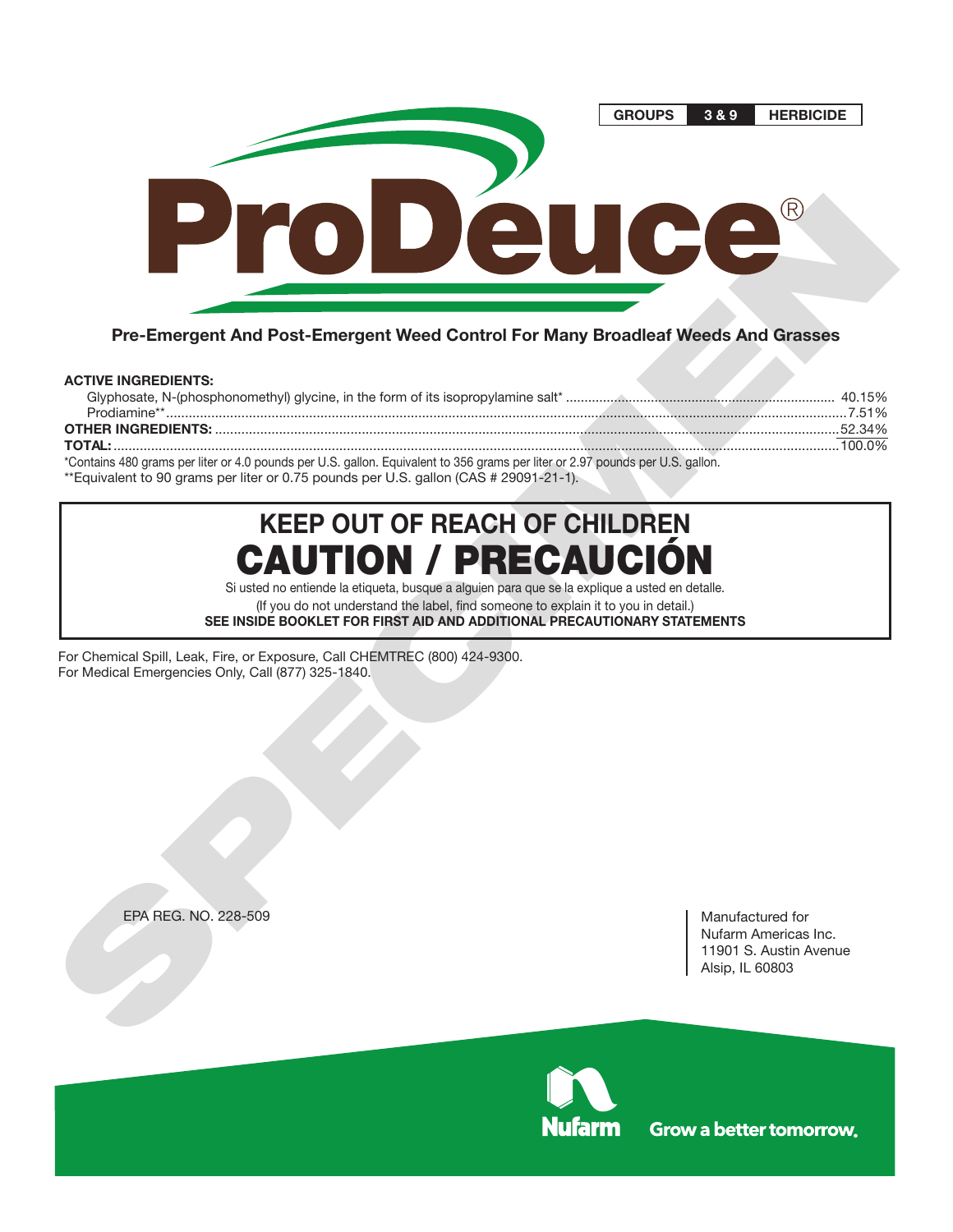## **PRECAUTIONARY STATEMENTS HAZARDS TO HUMANS AND DOMESTIC ANIMALS CAUTION / PRECAUCIÓN**

Causes moderate eye irritation. Avoid contact with eyes or clothing. Wear protective eyewear. Wash thoroughly with soap and water after handling.

## **FIRST AID**

| <b>IF IN EYES</b> | • Hold eye open and rinse slowly and gently with water for 15 to 20 minutes.<br>• Remove contact lenses, if present, after the first 5 minutes, then continue rinsing eye.<br>• Call a poison control center or doctor for treatment advice. |  |
|-------------------|----------------------------------------------------------------------------------------------------------------------------------------------------------------------------------------------------------------------------------------------|--|
|                   |                                                                                                                                                                                                                                              |  |

## **HOT LINE NUMBER**

Have the product container or label with you when calling a poison control center or doctor, or going for treatment. You may also contact 1-877-325-1840 for emergency medical treatment information.

## **ENVIRONMENTAL HAZARDS**

This product has low solubility in water. At the limits of solubility this product is not toxic to fish. However, at concentrations about the level of water solubility it may be toxic to fish.

Do not apply directly to water, to areas where surface water is present, or to intertidal areas below the mean high water mark. Drift and runoff from treated areas may be hazardous to aquatic organisms in adjacent sites. Do not contaminate water when disposing of equipment wash water or rinsate.

## **PHYSICAL OR CHEMICAL HAZARDS**

Spray solutions of this product should be mixed, stored and applied using only stainless steel, aluminum, fiberglass, plastic or plastic -lined steel containers.

From control between the main specifical and the mainstantine the mainstantine method of the main specifical and the main specifical and the main specifical and the main specifical and the main specifical and the main spec DO NOT MIX, STORE OR APPLY THIS PRODUCT, OR SPRAY SOLUTIONS OF THIS PRODUCT, IN GALVANIZED STEEL OR UNLINED STEEL (EXCEPT STAINLESS STEEL) CONTAINERS OR SPRAY TANKS. This product or spray solutions of this product react with such containers and tanks to produce hydrogen gas which may form a highly combustible gas mixture. This gas mixture could flash or explode, causing serious personal injury, if ignited by open flame, spark, welder's torch, lighted cigarette or other ignition source.

# **DIRECTIONS FOR USE**

It is a violation of Federal law to use this product in a manner inconsistent with its labeling. READ ENTIRE LABEL BEFORE USING THIS PRODUCT. USE STRICTLY IN ACCORDANCE WITH LABEL PRECAUTIONARY STATEMENTS AND DIRECTIONS.

Stay off treated areas until sprays have dried. Precautions should be taken to prevent tracking product after application onto desirable grasses. **SHAKE WELL BEFORE USING.** 

# **PRODUCT INFORMATION**

#### **WHERE TO USE**

Apply this product to both established weeds and weed- prone areas where weeds have not yet emerged.

- on cracks and crevices in driveways, sidewalks, walkways, and patios
- along fences, foundations, curbs, retaining walls, and edges of lawns
- around the base or in mulched beds of well -established (at least 6 months old) plants, shrubs or trees
- on gravel areas

#### **HOW THIS PRODUCT WORKS**

Important: To prevent new weeds and grasses from growing you must spray the entire area you want to control, not just the emerged weeds.

This product works two ways:

- 1. One ingredient enters the plants through foliage and moves systemically to the roots, killing many weeds by stopping the production of a substance found in plants. Weeds begin to yellow and wilt in a matter of days with complete kill of many weeds in 1 to 2 weeks.
- 2. The other ingredient provides a herbicidal barrier in the soil preventing growth and development of newly germinated weeds.

#### **USE RESTRICTIONS**

- **DO NOT** spray desirable plants.
- **DO NOT** use in lawns or for lawn renovations as this product prevents desirable grass establishment.
- **DO NOT** use for vegetable garden preparations or in and around fruits and vegetables.
- **• DO NOT** spray around ornamental plants or in an area that will be planted or seeded for 6 months after application when applying at the 3 fluid ounces per 1,000 square feet use rate.
- **•** If applying at or less than the 3 fluid ounces per 1,000 square feet rate DO NOT retreat for a minimum of 30 days following application.
- **• DO NOT** spray around ornamental plants or in an area that will be planted or seeded for 12 months after application when applying at the 5.75 fluid ounces per 1,000 square feet use rate.
- **DO NOT** apply more than 5.75 fluid ounces per 1,000 square feet per application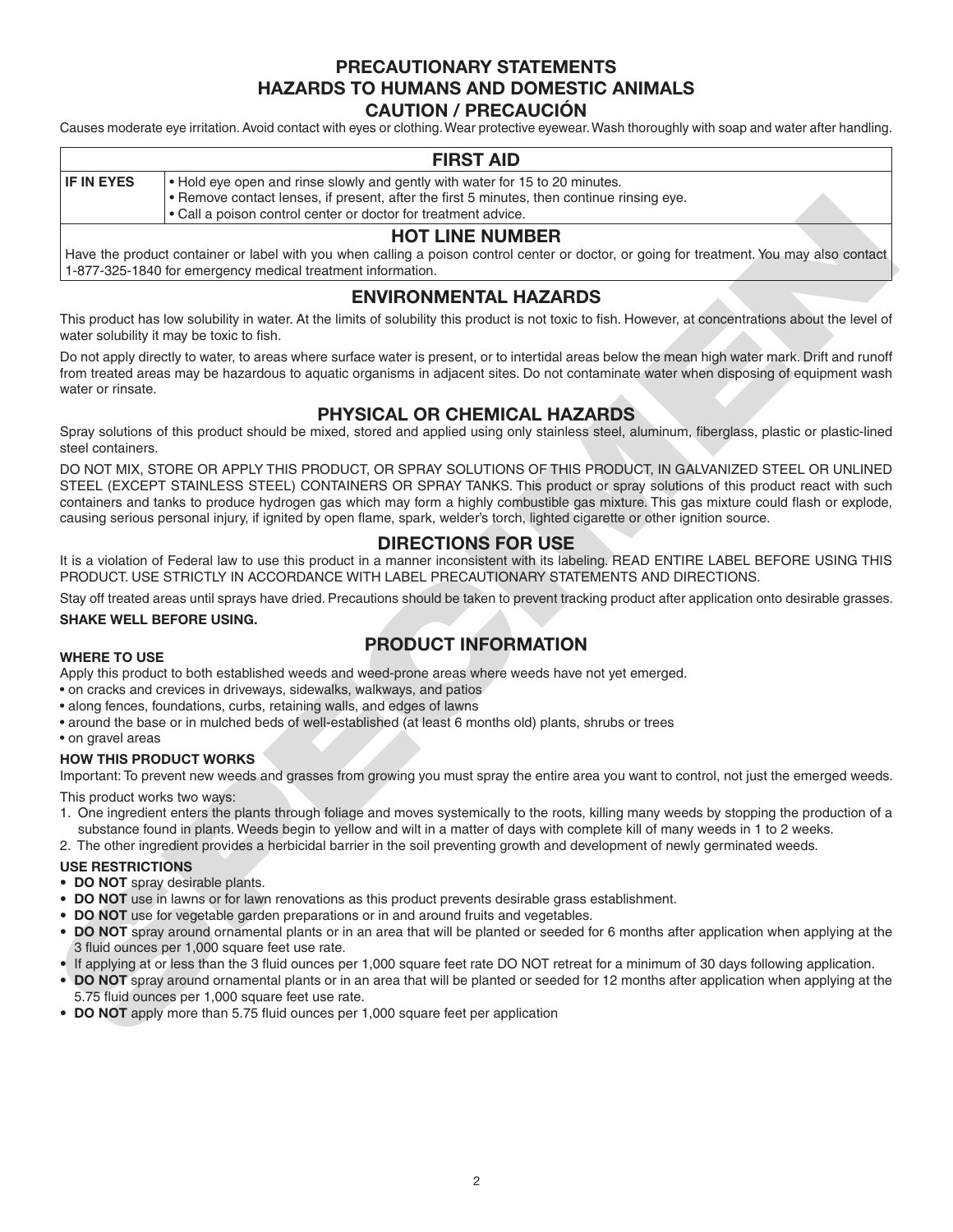- DO NOT apply more than 5.75 fluid ounces per 1,000 square feet. per year (12-month period).
- **DO NOT** apply through any type of irrigation system.
- **DO NOT** apply by air.

#### **APPLICATION**

#### **When to Apply**

Spray when air is calm to prevent drift to desirable plants. For best results, apply during warm, sunny weather (above 60˚F).

## **WEEDS CONTROLLED**

#### **Pre-Emergent:**

When used as directed, this product will prevent the following weeds from emerging:

- Barnyardgrass Bluegrass, annual (Poa annual)<sup>1</sup> **Carpetweed** Chickweed, common2 Chickweed, mouse-ear (from seed) Crabgrass (large, smooth) **Crowfootgrass** Cupgrass, woolly Foxtails, annual Goosegrass
- Henbit<sup>1</sup> Itchgrass Johnsongrass (from seed) **Junglerice** Knotweed<sup>1</sup> Kochia Lambsquarters, common Lovegrass Panicum, (Texas, fall, browntop) Pigweed
- Purslane, common Pusley, Florida Rescuegrass<sup>2</sup> Shepherdspurse<sup>1</sup> Signalgrass, broadleaf Speedwell, Persian Sprangletop Spurge, prostrate Witch grass Woodsorrel, yellow (from seed)

<sup>1</sup> To control this weed in nonturf areas, apply this product in late summer, fall, or winter before weeds germinate.

2 Suppression only.

#### **Post-Emergent:**

Pre-Emergent:<br>
When used at divelocid, the product oil prevent the following weeds from energing.<br>
Monitor according to the control of the control of the control of the control of the control of the control of<br>
Control of **Barley Barnyardgrass** Bluegrass, annual Bluegrass, bulbous Brome, downy **Buttercup** Cheat Chickweed, common Chickweed, mouseear (from seed) **Cocklebur** Corn **Crabgrass** Dwarf dandelion False flax, smallweed Filaree Foxtail Foxtail, Carolina Geranium, Carolina

### **ANNUAL WEEDS**

Goatgrass, jointed Goosegrass Groundsel, common Henbit Horseweed / Mare's Tail Lambsquarters, common Mustard, blue Mustard, tansy Mustard, tumble Mustard, wild Oats, wild Panicum, fall Panicum, Texas Pennycress, field Pigweed, redroot Pigweed, smooth Primrose, cutleaf evening Pusley, Florida

Rice, red Rocket, London Rye Ryegrass, Italian **Shattercane** Shepherdspurse Sicklepod Signalgrass, broadleaf Spanishneedles Sprangletop Spurge, annual Spurry, umbrella **Stinkgrass** Teaweed Wheat Witch grass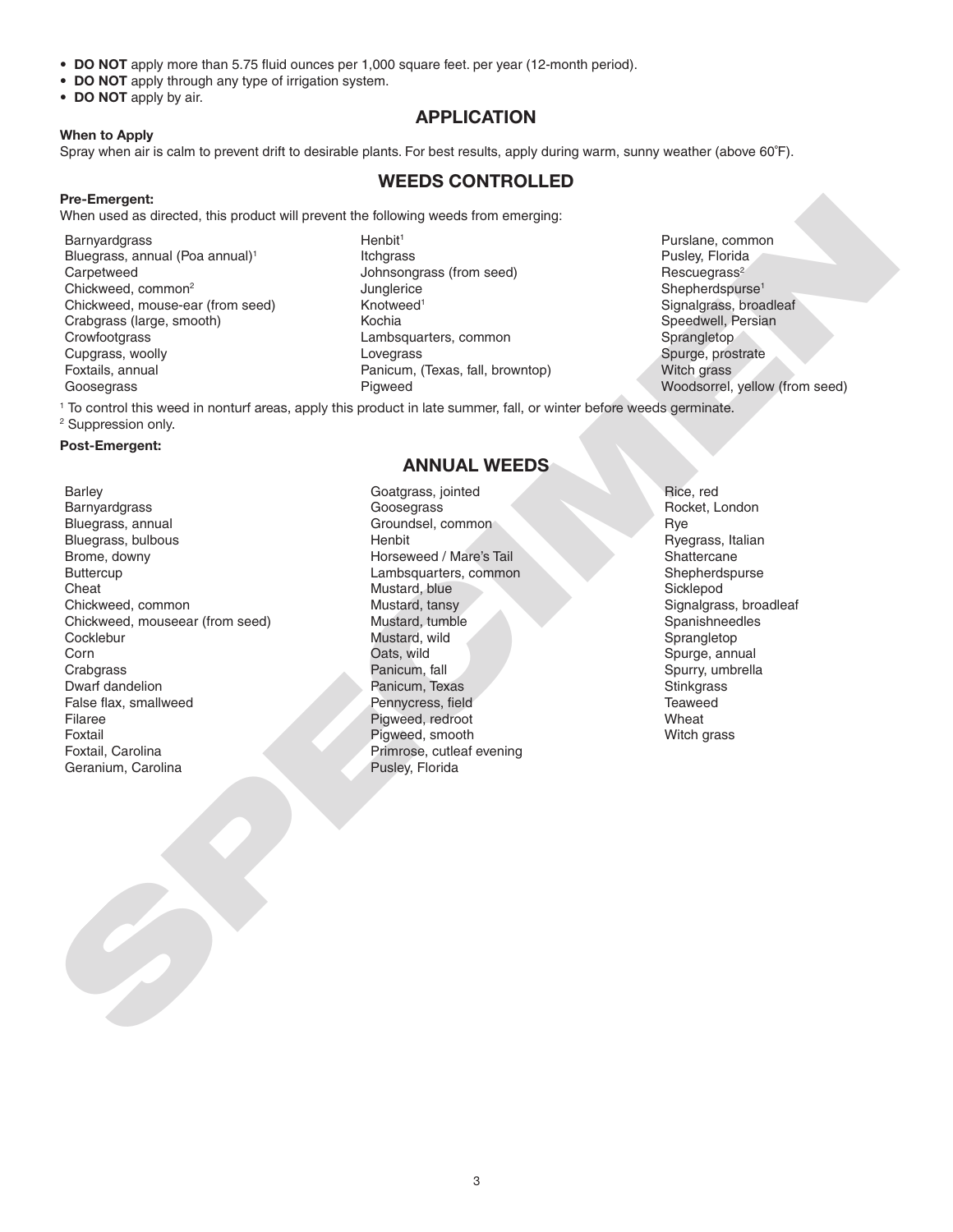### **PERENNIAL WEEDS**

Alfalfa Alligatorweed\* Anise (fennel) Artichoke, Jerusalem **Bahiagrass Bentgrass** Bermudagrass Bermudagrass, water (knotgrass) Bindweed, field Bluegrass, Kentucky Bluegrass, Texas **Brackenfern** Bromegrass, smooth Bursage, woollyleaf Canarygrass, reed **Cattail** Clover, red Clover, white Cogongrass Dallisgrass Dandelion

Dock, curly Dogbane, hemp Fescue, tall Fescues Guinea grass Horsenettle Horseradish Ice plant Johnsongrass Johnsongrass, seedling Kikuyugrass Knapweed Lantana Lespedeza Milkweed Morningglory Muhly, wirestem Mullein, common **Napiergrass** Nightshade, silverleaf Nutsedge; purple, yellow **Orchardgrass** Pampasgrass\* **Paragrass** Phragmites\* Poison hemlock **Quackgrass** Redvine\* Reed, giant Ryegrass, perennial Smartweed, swamp Spurge, leafy\* Starthistle, yellow Sweet potato, wild\* Thistle, artichoke Thistle, Canada **Timothy** Torpedograss\* Trumpetcreeper\* Vaseygrass **Velvetgrass** Wheatgrass, Western

\* Partial Control

**TANK SPRAYER** (plastic, aluminum, fiberglass, plastic-lined steel or stainless steel)

• Add 3 to 5.75 fluid ounces to 1 gallon of water and treat 1,000 sq. ft.

• For longer pre-emergent control and post-emergent control of larger weeds use the higher rate.

#### **Do not apply with a galvanized or unlined steel (except stainless steel) sprayer, or through any irrigation system.**

#### **HOW TO APPLY**

Beneficial text procedures and the company of the state of the specifical state of the specifical state of the specifical state of the specifical state of the specifical state of the specifical state of the specifical stat Spray existing weeds AND the entire surrounding weed-prone area you want to keep free of weeds. Spray the area with sufficient volume to assure complete coverage. When spraying around the base of well-established (at least 6 months old) ornamental plants, shrubs, or trees, shield desirable plants from drift with a sheet of cardboard or plastic. Use caution to prevent application to green stems and leaves, damage can occur.

#### **WHEN TO REPLANT**

All ornamental bedding plants, trees, shrubs, sod, and seed (flowers and grasses) may be planted 6 months after application when applying at the 3 fluid ounces per 1,000 square feet use rate or 12 months when applying at the 5.75 fluid ounces per 1,000 square feet use rate.

#### **HOW TO CLEAN SPRAYER**

To clean sprayer after use, rinse sprayer and all sprayer parts with soap and water 3 times. Spray rinse water on bare soil or gravel. After cleaning, sprayer may be used for other products.